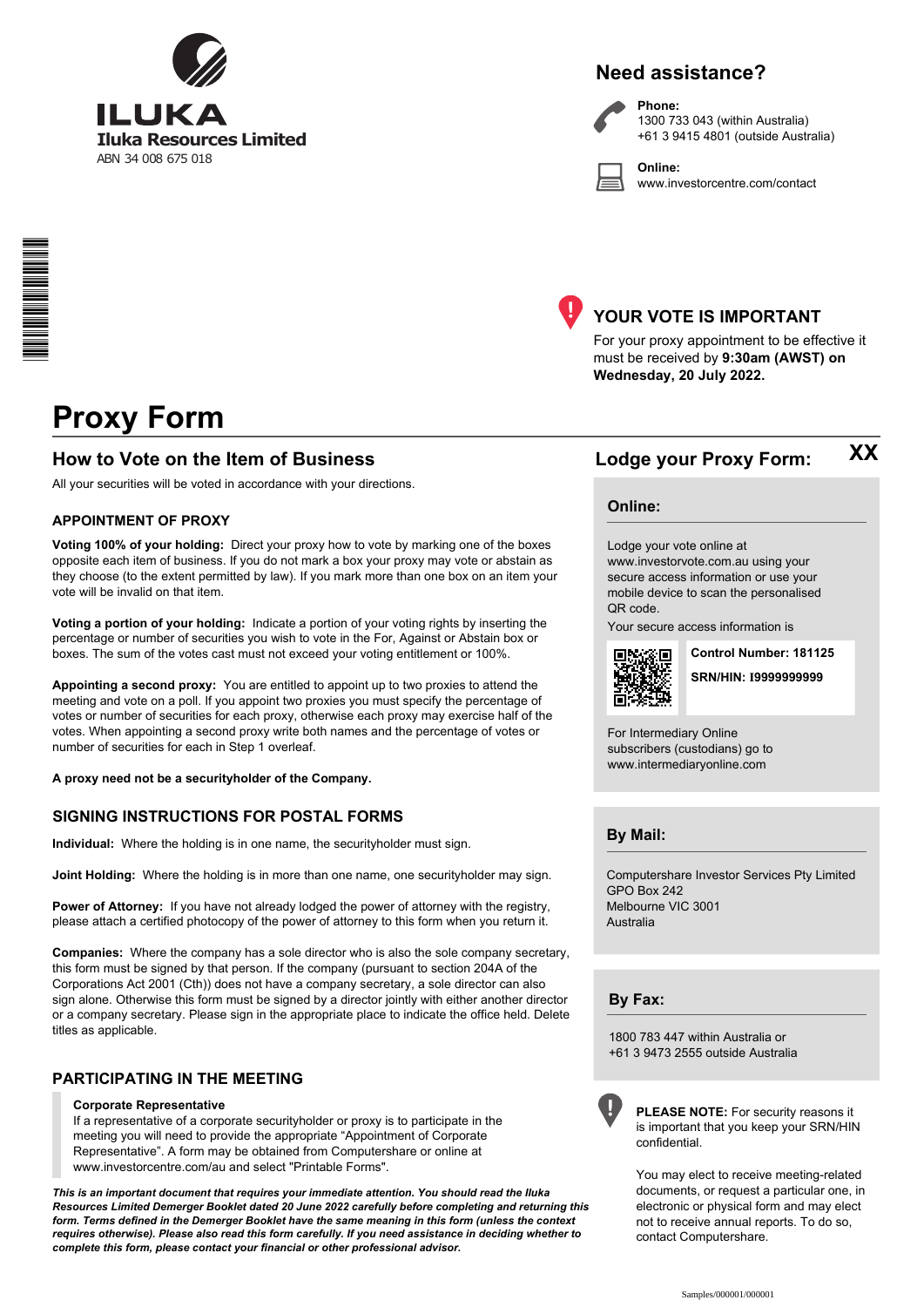**Change of address.** If incorrect, mark this box and make the correction in the space to the left. Securityholders sponsored by a broker (reference number commences with '**X**') should advise your broker of any changes.

**Proxy Form Please mark**  $\times$  to indicate your directions

Computershare

**XX**

### **Appoint a Proxy to Vote on Your Behalf Step 1**

**I/We being a member/s of Iluka Resources Limited hereby appoint**

| $\scriptstyle\rm i$ the Chairman of | <b>PLEASE NOTE:</b> Leave this box blank if |
|-------------------------------------|---------------------------------------------|
|                                     | vou have selected the Chairman of the       |
| OR !<br>the Extraordinary           | Extraordinary General Meeting. Do not       |
| <b>General Meeting</b>              | insert vour own name(s).                    |

or failing the individual or body corporate named, or if no individual or body corporate is named, the Chairman of the Extraordinary General Meeting, as my/our proxy to act generally at the meeting on my/our behalf and to vote in accordance with the following directions (or if no directions have been given, and to the extent permitted by law, as the proxy sees fit) at the Extraordinary General Meeting of Iluka Resources Limited to be held at the Theatrette on the Mezzanine level of 240 St Georges Terrace, Perth WA 6000 and online on Friday, 22 July 2022 at 9:30am (AWST) and at any adjournment or postponement of that meeting.

**The Chairman of the Extraordinary General Meeting intends to vote undirected proxies in favour of Resolution 1.**

**Important Note:** If the Chairman of the Extraordinary General Meeting is (or becomes) your proxy you can direct the Chairman to vote For or Against or Abstain from voting on the resolution below by marking the appropriate box in Step 2.

| Step <sub>2</sub> | PLEASE NOTE: If you mark the Abstain box for an item, you are directing your proxy not to vote on your<br><b>Item of Business</b><br>behalf on a show of hands or a poll and your votes will not be counted in computing the required majority. |                  |                                                                                                                                                                                                                                                                                                                                                 |     |             |                        |
|-------------------|-------------------------------------------------------------------------------------------------------------------------------------------------------------------------------------------------------------------------------------------------|------------------|-------------------------------------------------------------------------------------------------------------------------------------------------------------------------------------------------------------------------------------------------------------------------------------------------------------------------------------------------|-----|-------------|------------------------|
|                   |                                                                                                                                                                                                                                                 |                  |                                                                                                                                                                                                                                                                                                                                                 | For |             | <b>Against Abstain</b> |
|                   | Resolution 1 – Approval of Demerger                                                                                                                                                                                                             |                  |                                                                                                                                                                                                                                                                                                                                                 |     |             |                        |
|                   | To consider and, if thought fit, to pass the following resolution as an ordinary resolution:                                                                                                                                                    |                  |                                                                                                                                                                                                                                                                                                                                                 |     |             |                        |
|                   | waived in accordance with that deed:                                                                                                                                                                                                            |                  | "That, subject to the conditions precedent set out in clause 3.1 of the Implementation Deed being satisfied or                                                                                                                                                                                                                                  |     |             |                        |
|                   | reduced on the Implementation Date by the Capital Reduction Amount, with such amount being applied<br>Sale Agent in respect of Ineligible Overseas Shareholders and Selling Shareholders); and                                                  |                  | (1) for the purposes of section 256C(1) of the Corporations Act, Iluka Resources Limited's share capital be<br>equally against each Iluka Share on issue on the Record Date and the reduction, together with the Dividend,<br>being effected and satisfied by distributing in-specie the Sierra Rutile Shares to Eligible Shareholders (and the |     |             |                        |
|                   | (which accompanies and forms part of this Notice of Extraordinary General Meeting)."                                                                                                                                                            |                  | (2) the Demerger otherwise be implemented in the manner more fully described in the Demerger Booklet                                                                                                                                                                                                                                            |     |             |                        |
|                   |                                                                                                                                                                                                                                                 |                  | The Chairman of the Extraordinary General Meeting intends to vote undirected proxies in favour of the item of business. In exceptional<br>circumstances, the Chairman of the Extraordinary General Meeting may change their voting intention on the resolution, in which case an ASX                                                            |     |             |                        |
|                   | announcement will be made.                                                                                                                                                                                                                      |                  |                                                                                                                                                                                                                                                                                                                                                 |     |             |                        |
| Step 3            | <b>Signature of Securityholder(s)</b>                                                                                                                                                                                                           |                  | This section must be completed.                                                                                                                                                                                                                                                                                                                 |     |             |                        |
|                   | Individual or Securityholder 1                                                                                                                                                                                                                  | Securityholder 2 | Securityholder 3                                                                                                                                                                                                                                                                                                                                |     |             |                        |
|                   |                                                                                                                                                                                                                                                 |                  |                                                                                                                                                                                                                                                                                                                                                 |     |             |                        |
|                   | Sole Director & Sole Company Secretary<br><b>Director</b>                                                                                                                                                                                       |                  | <b>Director/Company Secretary</b>                                                                                                                                                                                                                                                                                                               |     | <b>Date</b> |                        |
|                   | Update your communication details                                                                                                                                                                                                               | (Optional)       | By providing your email address, you consent to receive future                                                                                                                                                                                                                                                                                  |     |             |                        |

**Mobile Number Email Address** meeting notices and proxy communications electronically

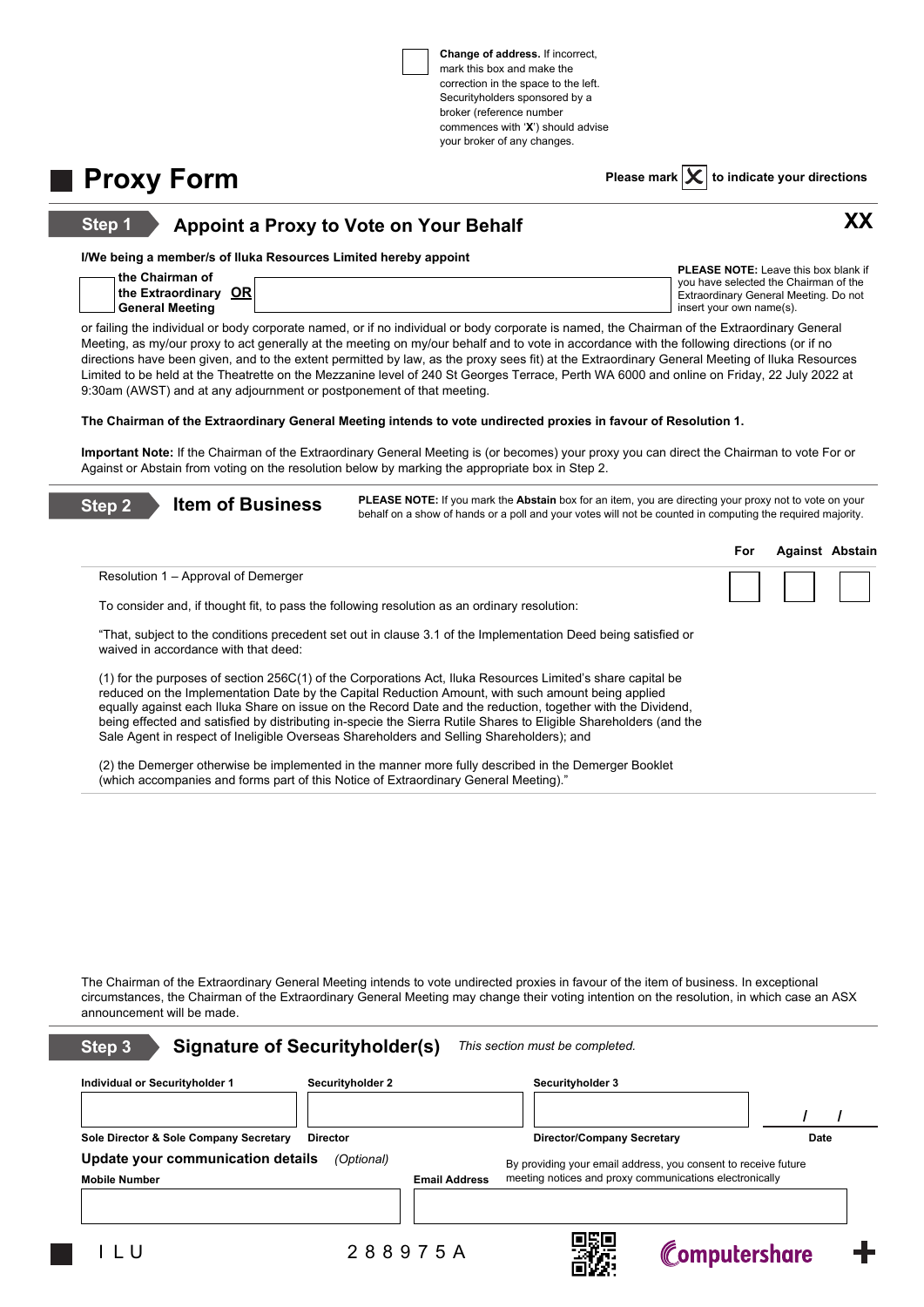

### **Return your Form:**



Computershare Investor Services Pty Limited GPO Box 1282 Melbourne Victoria 3001 Australia

**By Fax:**

(within Australia) (03) 9473 2093 (outside Australia) +61 3 9473 2093

**By Email:**

**@** corpactprocessing@computershare.com.au

**For all enquiries:**

**Phone:**  $\binom{1}{2}$  (within Australia) 1300 733 043 (outside Australia) +61 3 9415 4801

# **Sale Facility Form**

\*S000001Q01\*

### **This form should be returned by 3:00pm (AWST), Monday, 25 July 2022.**

This is an important document that requires your immediate attention. You should read the Iluka Resources Limited Demerger Booklet dated 20 June 2022 carefully - particularly section 5.8 which describes the Sale Facility - before completing and returning this form. Terms defined in the Demerger Booklet have the same meaning in this form (unless the context requires otherwise).

Small Shareholders are Eligible Shareholders who hold 2000 or less Iluka Shares as at the Record Date (being 5:00pm (AWST) on Thursday, 28 July 2022). If you are a Small Shareholder, you have the option to have all of the Sierra Rutile Shares which you are entitled to receive under the Demerger sold by the Sale Agent and the proceeds of sale remitted to you, free of any brokerage costs or stamp duty but excluding any interest and after deducting any applicable withholding tax. Please see section 5.8 of the Demerger Booklet for further information regarding how the proceeds from the sale will be calculated and remitted to you.

Please complete this form **only** if you want to sell **ALL** of the Sierra Rutile Shares that you are entitled to receive under the Demerger through the Sale Facility. If the number of Iluka Shares you hold on the Record Date is 2000 or less, all of the Sierra Rutile Shares you are entitled to receive under the Demerger will be transferred to the Sale Agent should you elect to participate in the Sale Facility.

Please refer to section 6 of the Demerger Booklet for further information on the Australian tax consequences of electing to sell Sierra Rutile Shares under the Sale Facility.

If you hold more than 2000 Iluka Shares on the Record Date, you are not eligible to participate in the Sale Facility and your form will be disregarded. In this case, you will receive Sierra Rutile Shares under the Demerger. If you have already disposed of all of your Iluka Shares, do not complete or return this form.

### **For your election to be effective, this form must be received by the Iluka Share Registry by 3:00pm (AWST) on Monday, 25 July 2022.**

If the Demerger does not proceed, this form will have no effect. If you are in doubt about how to deal with this form, please contact your financial or other professional advisor.

Note this form can only be used in relation to the shareholding represented by the details printed above and overleaf.

## **Step 1: Registration Name & Holding Details**

Details of your shareholding are shown overleaf. Please check the details provided and update your address via www.investorcentre.com/au if any of the details are incorrect. If you have a CHESS sponsored holding, please contact your CHESS sponsor to notify a change of address.

### **Step 2: Make an Election**

If you want to sell ALL of the Sierra Rutile Shares that you are entitled to receive under the Demerger through the Sale Facility, complete Step 2 and sign in Step 3 on the reverse of this form.

### **Step 3: Signing Instructions**

**Individual:** Where the holding is in one name, the securityholder must sign.

**Joint Holding:** Where the holding is in more than one name, all of the securityholders must sign.

**Power of Attorney:** If you have not already lodged the power of attorney with the registry, please attach a certified photocopy of the power of attorney to this form when you return it.

**Companies:** Where the company has a sole director who is also the sole company secretary, this form must be signed by that person. If the company (pursuant to section 204A of the Corporations Act 2001 (Cth)) does not have a company secretary, a sole director can also sign alone. Otherwise this form must be signed by a director jointly with either another director or a company secretary. Please sign in the appropriate place to indicate the office held. Delete titles as applicable.

**Overseas Companies:** Where the holding is in the name of an overseas company (companies incorporated outside Australia) the form must be signed as above, or documentation must be provided showing that the company can sign in an alternate manner.

**Deceased Estate:** All executors must sign and a certified copy of Probate or Letters of Administration must accompany this form.

Entering contact details is not compulsory, but will assist us if we need to contact you.